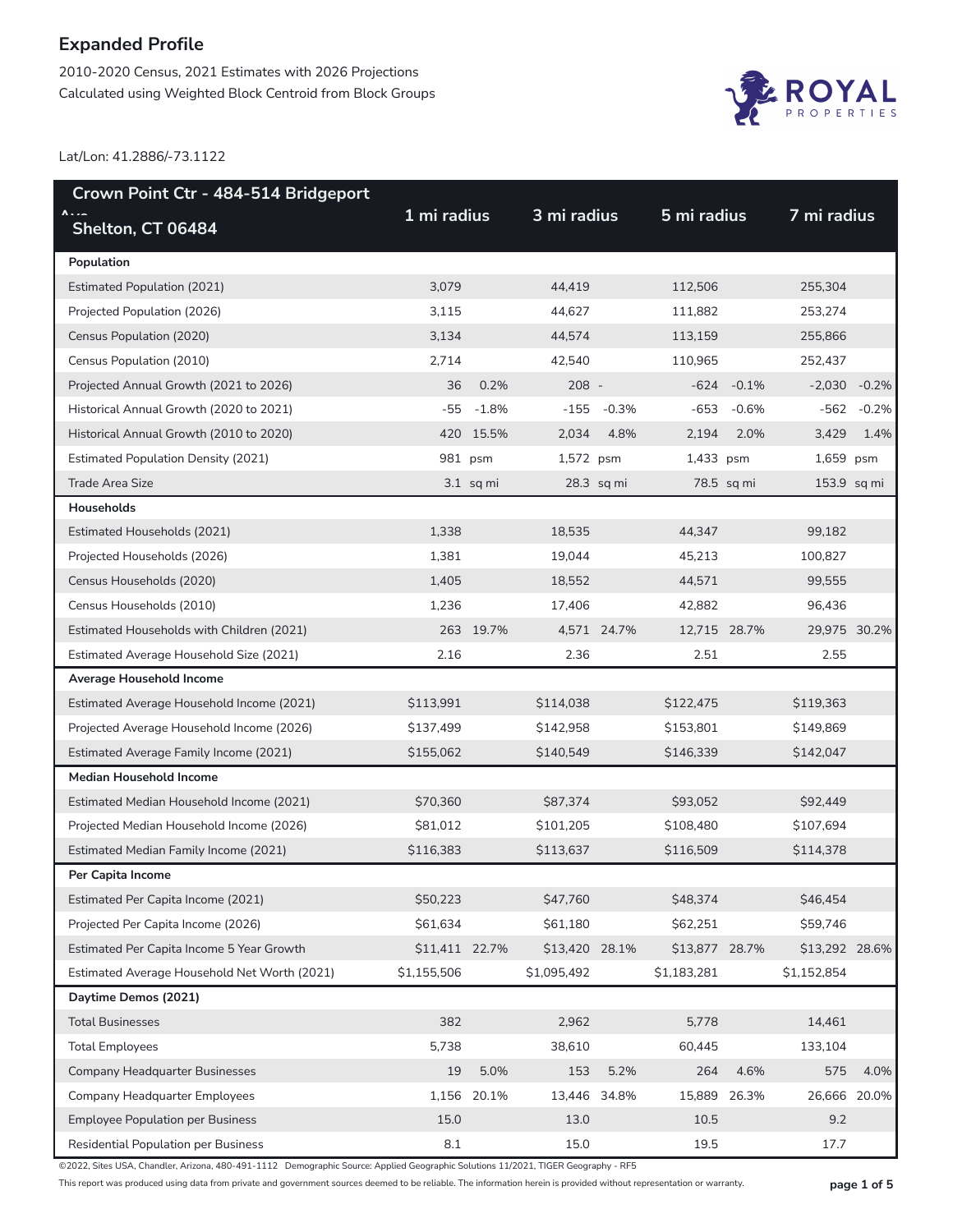2010-2020 Census, 2021 Estimates with 2026 Projections Calculated using Weighted Block Centroid from Block Groups



Lat/Lon: 41.2886/-73.1122

| Crown Point Ctr - 484-514 Bridgeport            |             |             |              |             |               |      |               |      |
|-------------------------------------------------|-------------|-------------|--------------|-------------|---------------|------|---------------|------|
| $\Lambda$<br>Shelton, CT 06484                  | 1 mi radius |             | 3 mi radius  |             | 5 mi radius   |      | 7 mi radius   |      |
| <b>Race &amp; Ethnicity</b>                     |             |             |              |             |               |      |               |      |
| White (2021)                                    | 2,495       | 81.0%       | 34,292 77.2% |             | 85,908 76.4%  |      | 178,681 70.0% |      |
| Black or African American (2021)                | 106         | 3.5%        | 2,475        | 5.6%        | 7,164         | 6.4% | 26,169 10.2%  |      |
| American Indian or Alaska Native (2021)         | 6           | 0.2%        | 86           | 0.2%        | 209           | 0.2% | 682           | 0.3% |
| Asian (2021)                                    | 147         | 4.8%        | 2,229        | 5.0%        | 5,401         | 4.8% | 12,122        | 4.7% |
| Hawaiian or Pacific Islander (2021)             | $2 -$       |             | $20 -$       |             | 42 -          |      | $85 -$        |      |
| Other Race (2021)                               | 106         | 3.4%        | 1,830        | 4.1%        | 4,768         | 4.2% | 15,225        | 6.0% |
| Two or More Races (2021)                        | 217         | 7.1%        | 3,487        | 7.9%        | 9,014         | 8.0% | 22,341        | 8.8% |
| Not Hispanic or Latino Population (2021)        | 2,737       | 88.9%       | 38,900 87.6% |             | 98,209 87.3%  |      | 216,601 84.8% |      |
| Hispanic or Latino Population (2021)            | 342         | 11.1%       |              | 5,519 12.4% | 14,297 12.7%  |      | 38,703 15.2%  |      |
| Not Hispanic or Latino Population (2026)        | 2,767       | 88.8%       | 39,007 87.4% |             | 97,334 87.0%  |      | 214,403 84.7% |      |
| Hispanic or Latino Population (2026)            |             | 347 11.2%   |              | 5,620 12.6% | 14,547 13.0%  |      | 38,871 15.3%  |      |
| Not Hispanic or Latino Population (2020)        | 2,867       | 91.5%       | 39,156 87.8% |             | 98,665 87.2%  |      | 216,229 84.5% |      |
| Hispanic or Latino Population (2020)            | 267         | 8.5%        |              | 5,418 12.2% | 14,495 12.8%  |      | 39,637 15.5%  |      |
| Not Hispanic or Latino Population (2010)        | 2,584       | 95.2%       | 39,196 92.1% |             | 101,929 91.9% |      | 225,242 89.2% |      |
| Hispanic or Latino Population (2010)            | 130         | 4.8%        | 3,344        | 7.9%        | 9,036         | 8.1% | 27,195 10.8%  |      |
| Projected Hispanic Annual Growth (2021 to 2026) | 5           | 0.3%        | 101          | 0.4%        | 250           | 0.4% | 167 -         |      |
| Historic Hispanic Annual Growth (2010 to 2021)  |             | 212 14.8%   | 2,175        | 5.9%        | 5,261         | 5.3% | 11,508        | 3.8% |
| Age Distribution (2021)                         |             |             |              |             |               |      |               |      |
| Age Under 5                                     | 118         | 3.8%        | 1,907        | 4.3%        | 5,044         | 4.5% | 11,953        | 4.7% |
| Age 5 to 9 Years                                | 111         | 3.6%        | 2,053        | 4.6%        | 5,857         | 5.2% | 13,814        | 5.4% |
| Age 10 to 14 Years                              | 122         | 3.9%        | 2,369        | 5.3%        | 6,666         | 5.9% | 15,590        | 6.1% |
| Age 15 to 19 Years                              | 139         | 4.5%        | 2,499        | 5.6%        | 6,726         | 6.0% | 15,744        | 6.2% |
| Age 20 to 24 Years                              | 170         | 5.5%        | 2,773        | 6.2%        | 6,459         | 5.7% | 14,965        | 5.9% |
| Age 25 to 29 Years                              | 156         | 5.1%        | 2,645        | 6.0%        | 6,206         | 5.5% | 14,330        | 5.6% |
| Age 30 to 34 Years                              | 142         | 4.6%        | 2,489        | 5.6%        | 6,190         | 5.5% | 14,716        | 5.8% |
| Age 35 to 39 Years                              | 147         | 4.8%        | 2,481        | 5.6%        | 6,513         | 5.8% | 15,324        | 6.0% |
| Age 40 to 44 Years                              | 138         | 4.5%        | 2,394        | 5.4%        | 6,557         | 5.8% | 15,318        | 6.0% |
| Age 45 to 49 Years                              | 159         | 5.1%        | 2,566        | 5.8%        | 6,866         | 6.1% | 15,918        | 6.2% |
| Age 50 to 54 Years                              | 206         | 6.7%        | 3,106        | 7.0%        | 7,973         | 7.1% | 18,294        | 7.2% |
| Age 55 to 59 Years                              | 239         | 7.8%        | 3,382        | 7.6%        | 8,626         | 7.7% | 19,276        | 7.6% |
| Age 60 to 64 Years                              | 300         | 9.7%        | 3,596        | 8.1%        | 8,650         | 7.7% | 18,972        | 7.4% |
| Age 65 to 74 Years                              | 439         | 14.2%       |              | 5,529 12.4% | 13,592 12.1%  |      | 28,474 11.2%  |      |
| Age 75 to 84 Years                              | 264         | 8.6%        | 3,006        | 6.8%        | 7,220         | 6.4% | 15,241        | 6.0% |
| Age 85 Years or Over                            | 230         | 7.5%        | 1,624        | 3.7%        | 3,362         | 3.0% | 7,376         | 2.9% |
| Median Age                                      | 52.2        |             | 45.2         |             | 44.2          |      | 42.8          |      |
| <b>Gender Age Distribution (2021)</b>           |             |             |              |             |               |      |               |      |
| Female Population                               |             | 1,678 54.5% | 23,062 51.9% |             | 57,955 51.5%  |      | 132,089 51.7% |      |
| Age 0 to 19 Years                               |             | 262 15.6%   |              | 4,386 19.0% | 11,856 20.5%  |      | 27,869 21.1%  |      |
| Age 20 to 64 Years                              |             | 848 50.5%   | 12,796 55.5% |             | 32,383 55.9%  |      | 75,121 56.9%  |      |
| Age 65 Years or Over                            |             | 568 33.9%   |              | 5,880 25.5% | 13,717 23.7%  |      | 29,099 22.0%  |      |
| Female Median Age                               | 54.3        |             | 46.7         |             | 45.4          |      | 44.2          |      |
| Male Population                                 |             | 1,401 45.5% | 21,356 48.1% |             | 54,551 48.5%  |      | 123,216 48.3% |      |
| Age 0 to 19 Years                               |             | 228 16.3%   |              | 4,442 20.8% | 12,438 22.8%  |      | 29,232 23.7%  |      |
| Age 20 to 64 Years                              | 808         | 57.7%       | 12,635 59.2% |             | 31,657 58.0%  |      | 71,992 58.4%  |      |
| Age 65 Years or Over                            |             | 365 26.0%   |              | 4,279 20.0% | 10,457 19.2%  |      | 21,992 17.8%  |      |
| Male Median Age                                 | 49.4        |             | 43.5         |             | 42.8          |      | 41.4          |      |

©2022, Sites USA, Chandler, Arizona, 480-491-1112 Demographic Source: Applied Geographic Solutions 11/2021, TIGER Geography - RF5

This report was produced using data from private and government sources deemed to be reliable. The information herein is provided without representation or warranty. **page 2 of 5**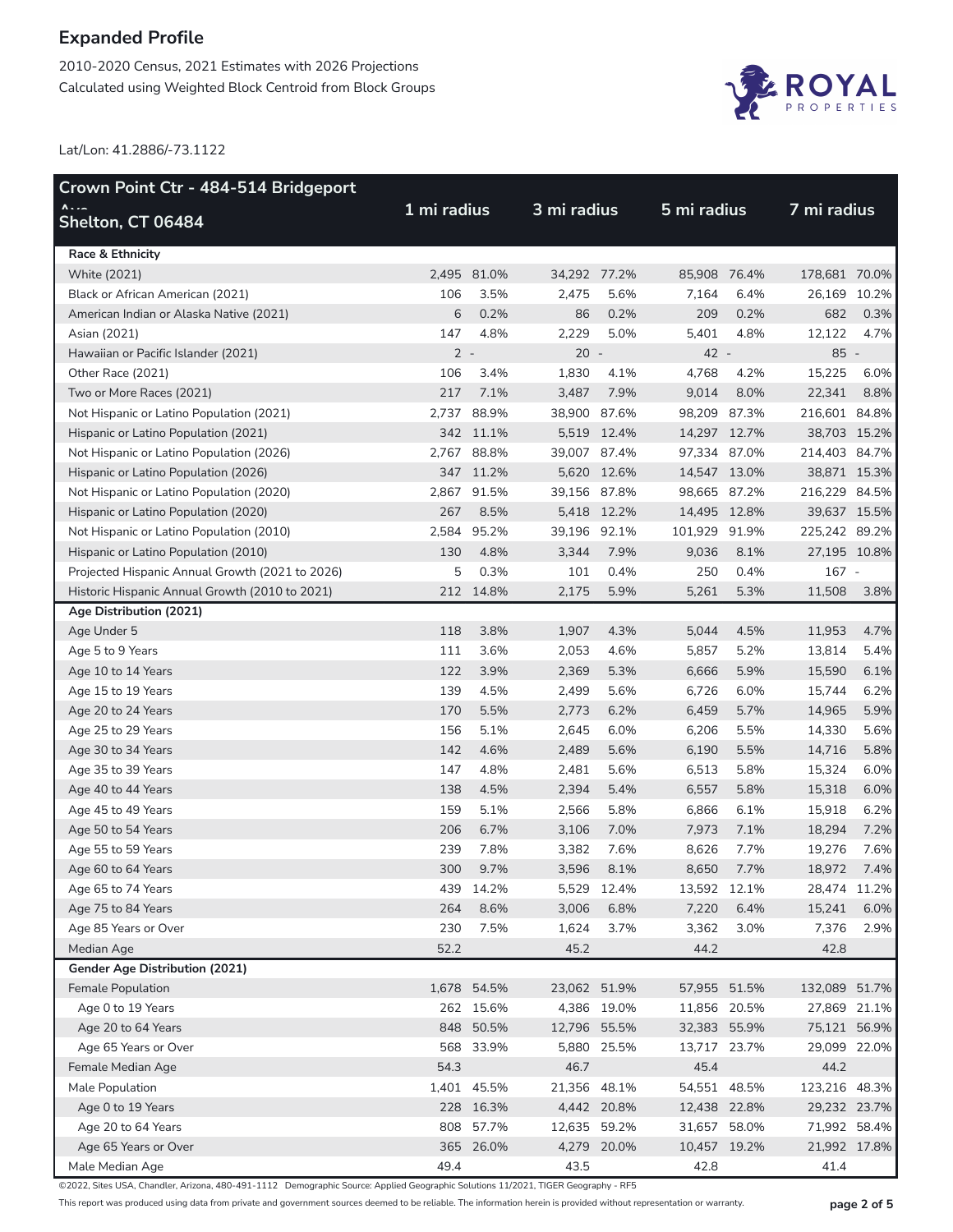2010-2020 Census, 2021 Estimates with 2026 Projections Calculated using Weighted Block Centroid from Block Groups



Lat/Lon: 41.2886/-73.1122

| Crown Point Ctr - 484-514 Bridgeport         |             |             |              |             |              |              |               |              |
|----------------------------------------------|-------------|-------------|--------------|-------------|--------------|--------------|---------------|--------------|
| $\Lambda$<br>Shelton, CT 06484               | 1 mi radius |             | 3 mi radius  |             | 5 mi radius  |              | 7 mi radius   |              |
| Household Income Distribution (2021)         |             |             |              |             |              |              |               |              |
| HH Income \$200,000 or More                  |             | 216 16.1%   |              | 2,565 13.8% |              | 6.786 15.3%  |               | 14,619 14.7% |
| HH Income \$150,000 to \$199,999             | 97          | 7.2%        |              | 1,938 10.5% |              | 4,816 10.9%  | 10,528 10.6%  |              |
| HH Income \$100,000 to \$149,999             |             | 201 15.0%   |              | 3,078 16.6% |              | 7,901 17.8%  | 18,291 18.4%  |              |
| HH Income \$75,000 to \$99,999               | 144         | 10.8%       |              | 2,396 12.9% |              | 5,783 13.0%  | 12,764 12.9%  |              |
| HH Income \$50,000 to \$74,999               |             | 175 13.0%   |              | 2.671 14.4% |              | 6,426 14.5%  | 14,473 14.6%  |              |
| HH Income \$35,000 to \$49,999               | 109         | 8.2%        | 1,763        | 9.5%        | 3,917        | 8.8%         | 8,582         | 8.7%         |
| HH Income \$25,000 to \$34,999               | 128         | 9.6%        | 1,295        | 7.0%        | 2,929        | 6.6%         | 6,614         | 6.7%         |
| HH Income \$15,000 to \$24,999               |             | 151 11.3%   | 1,300        | 7.0%        | 2,502        | 5.6%         | 5,767         | 5.8%         |
| HH Income Under \$15,000                     | 118         | 8.8%        | 1,528        | 8.2%        | 3,286        | 7.4%         | 7,543         | 7.6%         |
| HH Income \$35,000 or More                   |             | 941 70.3%   | 14,412 77.8% |             | 35,630 80.3% |              | 79,257 79.9%  |              |
| HH Income \$75,000 or More                   |             | 657 49.1%   |              | 9,978 53.8% | 25,287 57.0% |              | 56,203 56.7%  |              |
| Housing (2021)                               |             |             |              |             |              |              |               |              |
| <b>Total Housing Units</b>                   | 1,421       |             | 19,681       |             | 46,542       |              | 103,798       |              |
| <b>Housing Units Occupied</b>                |             | 1,338 94.2% | 18,535 94.2% |             | 44,347 95.3% |              | 99,182 95.6%  |              |
| Housing Units Owner-Occupied                 |             | 1,033 77.2% | 13,535 73.0% |             |              | 34,336 77.4% | 76,431 77.1%  |              |
| Housing Units, Renter-Occupied               |             | 305 22.8%   |              | 4,999 27.0% | 10,011 22.6% |              | 22,751 22.9%  |              |
| Housing Units, Vacant                        | 83          | 6.2%        | 1,146        | 6.2%        | 2,196        | 5.0%         | 4,616         | 4.7%         |
| <b>Marital Status (2021)</b>                 |             |             |              |             |              |              |               |              |
| <b>Never Married</b>                         |             | 751 27.5%   | 11,757 30.9% |             | 29,451 31.0% |              | 69,838 32.6%  |              |
| <b>Currently Married</b>                     | 1,254       | 46.0%       | 17,667 46.4% |             | 45,981 48.4% |              | 101,927 47.6% |              |
| Separated                                    | 88          | 3.2%        | 1,153        | 3.0%        | 3,024        | 3.2%         | 6,697         | 3.1%         |
| Widowed                                      |             | 320 11.7%   | 3,137        | 8.2%        | 6,921        | 7.3%         | 14,268        | 6.7%         |
| <b>Divorced</b>                              |             | 315 11.6%   |              | 4,376 11.5% |              | 9,563 10.1%  | 21,217        | 9.9%         |
| Household Type (2021)                        |             |             |              |             |              |              |               |              |
| <b>Population Family</b>                     |             | 2,296 74.6% | 35,841 80.7% |             | 95,474 84.9% |              | 217,443 85.2% |              |
| Population Non-Family                        |             | 601 19.5%   |              | 7,871 17.7% | 16,037 14.3% |              | 35,911 14.1%  |              |
| <b>Population Group Quarters</b>             | 182         | 5.9%        | 707          | 1.6%        | 994          | 0.9%         | 1,950         | 0.8%         |
| <b>Family Households</b>                     | 800         | 59.8%       | 11,866 64.0% |             | 30,835 69.5% |              | 69,050 69.6%  |              |
| Non-Family Households                        |             | 538 40.2%   |              | 6,669 36.0% |              | 13,512 30.5% | 30,132 30.4%  |              |
| Married Couple with Children                 |             | 190 15.2%   |              | 3,233 18.3% |              | 9,363 20.4%  | 21,391 21.0%  |              |
| Average Family Household Size                | 2.9         |             | 3.0          |             | 3.1          |              | 3.1           |              |
| Household Size (2021)                        |             |             |              |             |              |              |               |              |
| 1 Person Households                          |             | 473 35.4%   |              | 5,634 30.4% |              | 11,371 25.6% | 25,354 25.6%  |              |
| 2 Person Households                          |             | 470 35.1%   |              | 6,292 33.9% | 14,928 33.7% |              | 31,971 32.2%  |              |
| 3 Person Households                          |             | 184 13.7%   |              | 2,898 15.6% |              | 7,427 16.7%  | 16,963 17.1%  |              |
| 4 Person Households                          |             | 137 10.3%   |              | 2,320 12.5% |              | 6,655 15.0%  | 15,373 15.5%  |              |
| 5 Person Households                          | 48          | 3.6%        | 966          | 5.2%        | 2,714        | 6.1%         | 6,339         | 6.4%         |
| 6 or More Person Households                  | 26          | 1.9%        | 425          | 2.3%        | 1,252        | 2.8%         | 3,182         | 3.2%         |
| Household Vehicles (2021)                    |             |             |              |             |              |              |               |              |
| Households with 0 Vehicles Available         | 107         | 8.0%        | 1,042        | 5.6%        | 2,644        | 6.0%         | 6,073         | 6.1%         |
| Households with 1 Vehicles Available         |             | 439 32.8%   |              | 6,718 36.2% | 13,227 29.8% |              | 29,409 29.7%  |              |
| Households with 2 or More Vehicles Available |             | 792 59.2%   | 10,774 58.1% |             |              | 28,476 64.2% | 63,700 64.2%  |              |
| <b>Total Vehicles Available</b>              | 2,487       |             | 33,763       |             | 85,657       |              | 191,313       |              |
| Average Vehicles Per Household               | 1.9         |             | 1.8          |             | 1.9          |              | 1.9           |              |

©2022, Sites USA, Chandler, Arizona, 480-491-1112 Demographic Source: Applied Geographic Solutions 11/2021, TIGER Geography - RF5

This report was produced using data from private and government sources deemed to be reliable. The information herein is provided without representation or warranty. **page 3 of 5**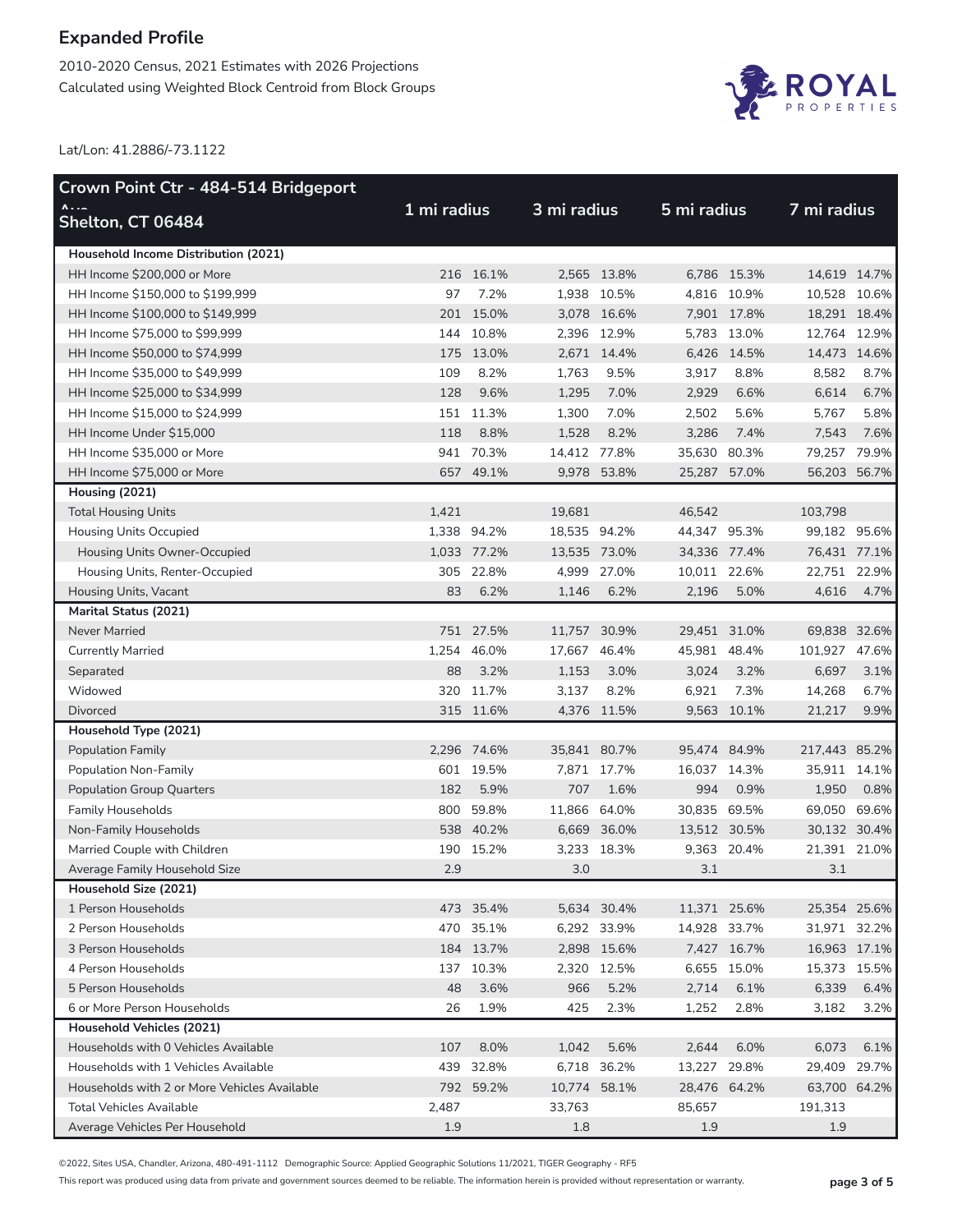2010-2020 Census, 2021 Estimates with 2026 Projections Calculated using Weighted Block Centroid from Block Groups



Lat/Lon: 41.2886/-73.1122

| $\Lambda$<br>3 mi radius<br>5 mi radius<br>7 mi radius<br>1 mi radius<br><b>Shelton, CT 06484</b><br>Labor Force (2021)<br>210,641<br>Estimated Labor Population Age 16 Years or Over<br>2,698<br>37,585<br>93,514<br>1,289 47.8%<br>20,914 55.6%<br>53,944 57.7%<br>123,303 58.5%<br><b>Estimated Civilian Employed</b><br>131<br>4.8%<br>1,878<br>5.0%<br>4,721<br>5.0%<br>10,862<br><b>Estimated Civilian Unemployed</b><br>5.2%<br>54 -<br><b>Estimated in Armed Forces</b><br>$\overline{\phantom{a}}$<br><b>Estimated Not in Labor Force</b><br>14,793 39.4%<br>76,422 36.3%<br>1,278 47.4%<br>34,848 37.3%<br>4.8%<br>5.0%<br>5.0%<br>5.2%<br>Unemployment Rate<br>Occupation (2021)<br>123,303<br>Occupation: Population Age 16 Years or Over<br>1,289<br>20,914<br>53,944<br>344 26.7%<br>4,511 21.6%<br>10,805 20.0%<br>Management, Business, Financial Operations<br>22,929 18.6%<br>336 26.0%<br>5,571 26.6%<br>14,502 26.9%<br>33,352 27.0%<br>Professional, Related<br>137<br>10.6%<br>3,112 14.9%<br>8,309 15.4%<br>20,376 16.5%<br>Service<br>294 22.8%<br>4,538 21.7%<br>11,744 21.8%<br>26,224 21.3%<br>Sales, Office<br>$21 -$<br>$27 -$<br>$81 -$<br>Farming, Fishing, Forestry<br>5.8%<br>1,411<br>6.7%<br>4,008<br>9,093<br>Construct, Extraction, Maintenance<br>75<br>7.4%<br>7.4%<br>1,751<br>104<br>8.0%<br>8.4%<br>4,550<br>8.4%<br>9.1%<br>Production, Transport Material Moving<br>11,249<br>974 75.5%<br>14,619<br>69.9%<br>37,051 68.7%<br>82,505 66.9%<br><b>White Collar Workers</b><br><b>Blue Collar Workers</b><br>316 24.5%<br>6,295 30.1%<br>16,894 31.3%<br>40,798 33.1%<br><b>Consumer Expenditure (2021)</b><br><b>Total Household Expenditure</b><br>\$104.49 M<br>\$1.42B<br>\$3.58 B<br>\$7.88 B<br>53.0% \$4.18 B<br>\$55.55 M<br>53.2% \$755.45 M<br>53.0% \$1.9 B<br><b>Total Non-Retail Expenditure</b><br>53.0%<br>47.0% \$3.71 B<br>\$48.94 M<br>46.8% \$668.96 M<br>47.0% \$1.68 B<br>47.0%<br><b>Total Retail Expenditure</b><br>\$3.68 M<br>3.5% \$50.67 M<br>3.6% \$127.77 M<br>3.6% \$281.57 M<br>3.6%<br>Apparel<br>\$3.65 M<br>3.5% \$49.22 M<br>3.5% \$124.22 M<br>3.5% \$272.44 M<br>3.5%<br>Contributions<br>\$3.37 M<br>3.2% \$46.55 M<br>3.3% \$118.45 M<br>3.3% \$260.11 M<br>3.3%<br>Education<br>\$5.98 M<br>5.7% \$82.08 M<br>5.8% \$207.15 M<br>5.8% \$455.85 M<br>5.8%<br>Entertainment<br>\$15.16 M<br>14.5% \$207.03 M<br>14.5% \$519.39 M<br>14.5% \$1.15 B<br>14.5%<br>Food and Beverages<br>\$3.7 M<br>3.6% \$282.1 M<br>3.5% \$50.82 M<br>3.6% \$128.2 M<br>3.6%<br>Furnishings and Equipment<br>Gifts<br>\$2.76 M<br>2.6% \$37.07 M<br>2.6% \$93.98 M<br>2.6% \$206.14 M<br>2.6%<br>\$8.81 M<br>8.4% \$118.79 M<br>8.3% \$296.86 M<br>8.3% \$653.61 M<br><b>Health Care</b><br>8.3%<br>\$4.2 M<br>4.0% \$57.11 M<br>4.0% \$143.64 M<br>4.0% \$315.93 M<br>4.0%<br><b>Household Operations</b><br>\$2 M<br>1.9% \$27.19 M<br>1.9% \$68.31 M<br>1.9% \$150.36 M<br>Miscellaneous Expenses<br>1.9%<br>Personal Care<br>\$1.4 M<br>1.3% \$19.13 M<br>1.3% \$48.03 M<br>1.3% \$105.82 M<br>1.3%<br>0.7% \$10.59 M<br>0.8% \$59.01 M<br>\$771.2K<br>0.7% \$26.88 M<br>0.7%<br>Personal Insurance<br>0.2% \$3.16 M<br>\$233.6K<br>0.2% \$7.92 M<br>0.2% \$17.41 M<br>0.2%<br>Reading<br>\$21.95 M<br>21.0% \$298.75 M<br>21.0% \$748.87 M<br>20.9% \$1.65 B<br>Shelter<br>20.9%<br>0.5% \$42.57 M<br>Tobacco<br>\$588.88 K<br>0.6% \$7.83 M<br>0.5% \$19.22 M<br>0.5%<br>17.9% \$256.95 M<br>18.0% \$646.75 M<br>18.1% \$1.43 B<br>Transportation<br>\$18.7 M<br>18.1%<br>Utilities<br>\$7.52 M<br>7.2% \$101.45 M<br>7.1% \$252.78 M<br>7.1% \$557.88 M<br>7.1%<br><b>Educational Attainment (2021)</b><br>Adult Population Age 25 Years or Over<br>183,239<br>2,419<br>32,818<br>81,754<br>2.6%<br>2.5%<br>Elementary (Grade Level 0 to 8)<br>62<br>849<br>2.6%<br>2,056<br>5,845<br>3.2%<br>5.9%<br>4.9%<br>Some High School (Grade Level 9 to 11)<br>142<br>1,611<br>3,773<br>4.6%<br>8,580<br>4.7%<br>627 25.9%<br>High School Graduate<br>8,876 27.0%<br>21,548 26.4%<br>49,083 26.8%<br>414 17.1%<br>Some College<br>5,238 16.0%<br>13,547 16.6%<br>31,264 17.1%<br>Associate Degree Only<br>253 10.4%<br>3,031<br>9.2%<br>7,115<br>8.7%<br>15,333<br>8.4%<br>481 19.9%<br>7,347 22.4%<br><b>Bachelor Degree Only</b><br>18,460 22.6%<br>40,601 22.2%<br>440 18.2%<br>5,867 17.9%<br>15,255 18.7%<br>32,534 17.8% | Crown Point Ctr - 484-514 Bridgeport |  |  |  |  |  |  |  |  |
|----------------------------------------------------------------------------------------------------------------------------------------------------------------------------------------------------------------------------------------------------------------------------------------------------------------------------------------------------------------------------------------------------------------------------------------------------------------------------------------------------------------------------------------------------------------------------------------------------------------------------------------------------------------------------------------------------------------------------------------------------------------------------------------------------------------------------------------------------------------------------------------------------------------------------------------------------------------------------------------------------------------------------------------------------------------------------------------------------------------------------------------------------------------------------------------------------------------------------------------------------------------------------------------------------------------------------------------------------------------------------------------------------------------------------------------------------------------------------------------------------------------------------------------------------------------------------------------------------------------------------------------------------------------------------------------------------------------------------------------------------------------------------------------------------------------------------------------------------------------------------------------------------------------------------------------------------------------------------------------------------------------------------------------------------------------------------------------------------------------------------------------------------------------------------------------------------------------------------------------------------------------------------------------------------------------------------------------------------------------------------------------------------------------------------------------------------------------------------------------------------------------------------------------------------------------------------------------------------------------------------------------------------------------------------------------------------------------------------------------------------------------------------------------------------------------------------------------------------------------------------------------------------------------------------------------------------------------------------------------------------------------------------------------------------------------------------------------------------------------------------------------------------------------------------------------------------------------------------------------------------------------------------------------------------------------------------------------------------------------------------------------------------------------------------------------------------------------------------------------------------------------------------------------------------------------------------------------------------------------------------------------------------------------------------------------------------------------------------------------------------------------------------------------------------------------------------------------------------------------------------------------------------------------------------------------------------------------------------------------------------------------------------------------------------------------------------------------------------------------------------------------------------------------------------------------------------------------------------------------------------------------------------------------------------------------------------------------------------------------------------------------------|--------------------------------------|--|--|--|--|--|--|--|--|
|                                                                                                                                                                                                                                                                                                                                                                                                                                                                                                                                                                                                                                                                                                                                                                                                                                                                                                                                                                                                                                                                                                                                                                                                                                                                                                                                                                                                                                                                                                                                                                                                                                                                                                                                                                                                                                                                                                                                                                                                                                                                                                                                                                                                                                                                                                                                                                                                                                                                                                                                                                                                                                                                                                                                                                                                                                                                                                                                                                                                                                                                                                                                                                                                                                                                                                                                                                                                                                                                                                                                                                                                                                                                                                                                                                                                                                                                                                                                                                                                                                                                                                                                                                                                                                                                                                                                                                                              |                                      |  |  |  |  |  |  |  |  |
|                                                                                                                                                                                                                                                                                                                                                                                                                                                                                                                                                                                                                                                                                                                                                                                                                                                                                                                                                                                                                                                                                                                                                                                                                                                                                                                                                                                                                                                                                                                                                                                                                                                                                                                                                                                                                                                                                                                                                                                                                                                                                                                                                                                                                                                                                                                                                                                                                                                                                                                                                                                                                                                                                                                                                                                                                                                                                                                                                                                                                                                                                                                                                                                                                                                                                                                                                                                                                                                                                                                                                                                                                                                                                                                                                                                                                                                                                                                                                                                                                                                                                                                                                                                                                                                                                                                                                                                              |                                      |  |  |  |  |  |  |  |  |
|                                                                                                                                                                                                                                                                                                                                                                                                                                                                                                                                                                                                                                                                                                                                                                                                                                                                                                                                                                                                                                                                                                                                                                                                                                                                                                                                                                                                                                                                                                                                                                                                                                                                                                                                                                                                                                                                                                                                                                                                                                                                                                                                                                                                                                                                                                                                                                                                                                                                                                                                                                                                                                                                                                                                                                                                                                                                                                                                                                                                                                                                                                                                                                                                                                                                                                                                                                                                                                                                                                                                                                                                                                                                                                                                                                                                                                                                                                                                                                                                                                                                                                                                                                                                                                                                                                                                                                                              |                                      |  |  |  |  |  |  |  |  |
|                                                                                                                                                                                                                                                                                                                                                                                                                                                                                                                                                                                                                                                                                                                                                                                                                                                                                                                                                                                                                                                                                                                                                                                                                                                                                                                                                                                                                                                                                                                                                                                                                                                                                                                                                                                                                                                                                                                                                                                                                                                                                                                                                                                                                                                                                                                                                                                                                                                                                                                                                                                                                                                                                                                                                                                                                                                                                                                                                                                                                                                                                                                                                                                                                                                                                                                                                                                                                                                                                                                                                                                                                                                                                                                                                                                                                                                                                                                                                                                                                                                                                                                                                                                                                                                                                                                                                                                              |                                      |  |  |  |  |  |  |  |  |
|                                                                                                                                                                                                                                                                                                                                                                                                                                                                                                                                                                                                                                                                                                                                                                                                                                                                                                                                                                                                                                                                                                                                                                                                                                                                                                                                                                                                                                                                                                                                                                                                                                                                                                                                                                                                                                                                                                                                                                                                                                                                                                                                                                                                                                                                                                                                                                                                                                                                                                                                                                                                                                                                                                                                                                                                                                                                                                                                                                                                                                                                                                                                                                                                                                                                                                                                                                                                                                                                                                                                                                                                                                                                                                                                                                                                                                                                                                                                                                                                                                                                                                                                                                                                                                                                                                                                                                                              |                                      |  |  |  |  |  |  |  |  |
|                                                                                                                                                                                                                                                                                                                                                                                                                                                                                                                                                                                                                                                                                                                                                                                                                                                                                                                                                                                                                                                                                                                                                                                                                                                                                                                                                                                                                                                                                                                                                                                                                                                                                                                                                                                                                                                                                                                                                                                                                                                                                                                                                                                                                                                                                                                                                                                                                                                                                                                                                                                                                                                                                                                                                                                                                                                                                                                                                                                                                                                                                                                                                                                                                                                                                                                                                                                                                                                                                                                                                                                                                                                                                                                                                                                                                                                                                                                                                                                                                                                                                                                                                                                                                                                                                                                                                                                              |                                      |  |  |  |  |  |  |  |  |
|                                                                                                                                                                                                                                                                                                                                                                                                                                                                                                                                                                                                                                                                                                                                                                                                                                                                                                                                                                                                                                                                                                                                                                                                                                                                                                                                                                                                                                                                                                                                                                                                                                                                                                                                                                                                                                                                                                                                                                                                                                                                                                                                                                                                                                                                                                                                                                                                                                                                                                                                                                                                                                                                                                                                                                                                                                                                                                                                                                                                                                                                                                                                                                                                                                                                                                                                                                                                                                                                                                                                                                                                                                                                                                                                                                                                                                                                                                                                                                                                                                                                                                                                                                                                                                                                                                                                                                                              |                                      |  |  |  |  |  |  |  |  |
|                                                                                                                                                                                                                                                                                                                                                                                                                                                                                                                                                                                                                                                                                                                                                                                                                                                                                                                                                                                                                                                                                                                                                                                                                                                                                                                                                                                                                                                                                                                                                                                                                                                                                                                                                                                                                                                                                                                                                                                                                                                                                                                                                                                                                                                                                                                                                                                                                                                                                                                                                                                                                                                                                                                                                                                                                                                                                                                                                                                                                                                                                                                                                                                                                                                                                                                                                                                                                                                                                                                                                                                                                                                                                                                                                                                                                                                                                                                                                                                                                                                                                                                                                                                                                                                                                                                                                                                              |                                      |  |  |  |  |  |  |  |  |
|                                                                                                                                                                                                                                                                                                                                                                                                                                                                                                                                                                                                                                                                                                                                                                                                                                                                                                                                                                                                                                                                                                                                                                                                                                                                                                                                                                                                                                                                                                                                                                                                                                                                                                                                                                                                                                                                                                                                                                                                                                                                                                                                                                                                                                                                                                                                                                                                                                                                                                                                                                                                                                                                                                                                                                                                                                                                                                                                                                                                                                                                                                                                                                                                                                                                                                                                                                                                                                                                                                                                                                                                                                                                                                                                                                                                                                                                                                                                                                                                                                                                                                                                                                                                                                                                                                                                                                                              |                                      |  |  |  |  |  |  |  |  |
|                                                                                                                                                                                                                                                                                                                                                                                                                                                                                                                                                                                                                                                                                                                                                                                                                                                                                                                                                                                                                                                                                                                                                                                                                                                                                                                                                                                                                                                                                                                                                                                                                                                                                                                                                                                                                                                                                                                                                                                                                                                                                                                                                                                                                                                                                                                                                                                                                                                                                                                                                                                                                                                                                                                                                                                                                                                                                                                                                                                                                                                                                                                                                                                                                                                                                                                                                                                                                                                                                                                                                                                                                                                                                                                                                                                                                                                                                                                                                                                                                                                                                                                                                                                                                                                                                                                                                                                              |                                      |  |  |  |  |  |  |  |  |
|                                                                                                                                                                                                                                                                                                                                                                                                                                                                                                                                                                                                                                                                                                                                                                                                                                                                                                                                                                                                                                                                                                                                                                                                                                                                                                                                                                                                                                                                                                                                                                                                                                                                                                                                                                                                                                                                                                                                                                                                                                                                                                                                                                                                                                                                                                                                                                                                                                                                                                                                                                                                                                                                                                                                                                                                                                                                                                                                                                                                                                                                                                                                                                                                                                                                                                                                                                                                                                                                                                                                                                                                                                                                                                                                                                                                                                                                                                                                                                                                                                                                                                                                                                                                                                                                                                                                                                                              |                                      |  |  |  |  |  |  |  |  |
|                                                                                                                                                                                                                                                                                                                                                                                                                                                                                                                                                                                                                                                                                                                                                                                                                                                                                                                                                                                                                                                                                                                                                                                                                                                                                                                                                                                                                                                                                                                                                                                                                                                                                                                                                                                                                                                                                                                                                                                                                                                                                                                                                                                                                                                                                                                                                                                                                                                                                                                                                                                                                                                                                                                                                                                                                                                                                                                                                                                                                                                                                                                                                                                                                                                                                                                                                                                                                                                                                                                                                                                                                                                                                                                                                                                                                                                                                                                                                                                                                                                                                                                                                                                                                                                                                                                                                                                              |                                      |  |  |  |  |  |  |  |  |
|                                                                                                                                                                                                                                                                                                                                                                                                                                                                                                                                                                                                                                                                                                                                                                                                                                                                                                                                                                                                                                                                                                                                                                                                                                                                                                                                                                                                                                                                                                                                                                                                                                                                                                                                                                                                                                                                                                                                                                                                                                                                                                                                                                                                                                                                                                                                                                                                                                                                                                                                                                                                                                                                                                                                                                                                                                                                                                                                                                                                                                                                                                                                                                                                                                                                                                                                                                                                                                                                                                                                                                                                                                                                                                                                                                                                                                                                                                                                                                                                                                                                                                                                                                                                                                                                                                                                                                                              |                                      |  |  |  |  |  |  |  |  |
|                                                                                                                                                                                                                                                                                                                                                                                                                                                                                                                                                                                                                                                                                                                                                                                                                                                                                                                                                                                                                                                                                                                                                                                                                                                                                                                                                                                                                                                                                                                                                                                                                                                                                                                                                                                                                                                                                                                                                                                                                                                                                                                                                                                                                                                                                                                                                                                                                                                                                                                                                                                                                                                                                                                                                                                                                                                                                                                                                                                                                                                                                                                                                                                                                                                                                                                                                                                                                                                                                                                                                                                                                                                                                                                                                                                                                                                                                                                                                                                                                                                                                                                                                                                                                                                                                                                                                                                              |                                      |  |  |  |  |  |  |  |  |
|                                                                                                                                                                                                                                                                                                                                                                                                                                                                                                                                                                                                                                                                                                                                                                                                                                                                                                                                                                                                                                                                                                                                                                                                                                                                                                                                                                                                                                                                                                                                                                                                                                                                                                                                                                                                                                                                                                                                                                                                                                                                                                                                                                                                                                                                                                                                                                                                                                                                                                                                                                                                                                                                                                                                                                                                                                                                                                                                                                                                                                                                                                                                                                                                                                                                                                                                                                                                                                                                                                                                                                                                                                                                                                                                                                                                                                                                                                                                                                                                                                                                                                                                                                                                                                                                                                                                                                                              |                                      |  |  |  |  |  |  |  |  |
|                                                                                                                                                                                                                                                                                                                                                                                                                                                                                                                                                                                                                                                                                                                                                                                                                                                                                                                                                                                                                                                                                                                                                                                                                                                                                                                                                                                                                                                                                                                                                                                                                                                                                                                                                                                                                                                                                                                                                                                                                                                                                                                                                                                                                                                                                                                                                                                                                                                                                                                                                                                                                                                                                                                                                                                                                                                                                                                                                                                                                                                                                                                                                                                                                                                                                                                                                                                                                                                                                                                                                                                                                                                                                                                                                                                                                                                                                                                                                                                                                                                                                                                                                                                                                                                                                                                                                                                              |                                      |  |  |  |  |  |  |  |  |
|                                                                                                                                                                                                                                                                                                                                                                                                                                                                                                                                                                                                                                                                                                                                                                                                                                                                                                                                                                                                                                                                                                                                                                                                                                                                                                                                                                                                                                                                                                                                                                                                                                                                                                                                                                                                                                                                                                                                                                                                                                                                                                                                                                                                                                                                                                                                                                                                                                                                                                                                                                                                                                                                                                                                                                                                                                                                                                                                                                                                                                                                                                                                                                                                                                                                                                                                                                                                                                                                                                                                                                                                                                                                                                                                                                                                                                                                                                                                                                                                                                                                                                                                                                                                                                                                                                                                                                                              |                                      |  |  |  |  |  |  |  |  |
|                                                                                                                                                                                                                                                                                                                                                                                                                                                                                                                                                                                                                                                                                                                                                                                                                                                                                                                                                                                                                                                                                                                                                                                                                                                                                                                                                                                                                                                                                                                                                                                                                                                                                                                                                                                                                                                                                                                                                                                                                                                                                                                                                                                                                                                                                                                                                                                                                                                                                                                                                                                                                                                                                                                                                                                                                                                                                                                                                                                                                                                                                                                                                                                                                                                                                                                                                                                                                                                                                                                                                                                                                                                                                                                                                                                                                                                                                                                                                                                                                                                                                                                                                                                                                                                                                                                                                                                              |                                      |  |  |  |  |  |  |  |  |
|                                                                                                                                                                                                                                                                                                                                                                                                                                                                                                                                                                                                                                                                                                                                                                                                                                                                                                                                                                                                                                                                                                                                                                                                                                                                                                                                                                                                                                                                                                                                                                                                                                                                                                                                                                                                                                                                                                                                                                                                                                                                                                                                                                                                                                                                                                                                                                                                                                                                                                                                                                                                                                                                                                                                                                                                                                                                                                                                                                                                                                                                                                                                                                                                                                                                                                                                                                                                                                                                                                                                                                                                                                                                                                                                                                                                                                                                                                                                                                                                                                                                                                                                                                                                                                                                                                                                                                                              |                                      |  |  |  |  |  |  |  |  |
|                                                                                                                                                                                                                                                                                                                                                                                                                                                                                                                                                                                                                                                                                                                                                                                                                                                                                                                                                                                                                                                                                                                                                                                                                                                                                                                                                                                                                                                                                                                                                                                                                                                                                                                                                                                                                                                                                                                                                                                                                                                                                                                                                                                                                                                                                                                                                                                                                                                                                                                                                                                                                                                                                                                                                                                                                                                                                                                                                                                                                                                                                                                                                                                                                                                                                                                                                                                                                                                                                                                                                                                                                                                                                                                                                                                                                                                                                                                                                                                                                                                                                                                                                                                                                                                                                                                                                                                              |                                      |  |  |  |  |  |  |  |  |
|                                                                                                                                                                                                                                                                                                                                                                                                                                                                                                                                                                                                                                                                                                                                                                                                                                                                                                                                                                                                                                                                                                                                                                                                                                                                                                                                                                                                                                                                                                                                                                                                                                                                                                                                                                                                                                                                                                                                                                                                                                                                                                                                                                                                                                                                                                                                                                                                                                                                                                                                                                                                                                                                                                                                                                                                                                                                                                                                                                                                                                                                                                                                                                                                                                                                                                                                                                                                                                                                                                                                                                                                                                                                                                                                                                                                                                                                                                                                                                                                                                                                                                                                                                                                                                                                                                                                                                                              |                                      |  |  |  |  |  |  |  |  |
|                                                                                                                                                                                                                                                                                                                                                                                                                                                                                                                                                                                                                                                                                                                                                                                                                                                                                                                                                                                                                                                                                                                                                                                                                                                                                                                                                                                                                                                                                                                                                                                                                                                                                                                                                                                                                                                                                                                                                                                                                                                                                                                                                                                                                                                                                                                                                                                                                                                                                                                                                                                                                                                                                                                                                                                                                                                                                                                                                                                                                                                                                                                                                                                                                                                                                                                                                                                                                                                                                                                                                                                                                                                                                                                                                                                                                                                                                                                                                                                                                                                                                                                                                                                                                                                                                                                                                                                              |                                      |  |  |  |  |  |  |  |  |
|                                                                                                                                                                                                                                                                                                                                                                                                                                                                                                                                                                                                                                                                                                                                                                                                                                                                                                                                                                                                                                                                                                                                                                                                                                                                                                                                                                                                                                                                                                                                                                                                                                                                                                                                                                                                                                                                                                                                                                                                                                                                                                                                                                                                                                                                                                                                                                                                                                                                                                                                                                                                                                                                                                                                                                                                                                                                                                                                                                                                                                                                                                                                                                                                                                                                                                                                                                                                                                                                                                                                                                                                                                                                                                                                                                                                                                                                                                                                                                                                                                                                                                                                                                                                                                                                                                                                                                                              |                                      |  |  |  |  |  |  |  |  |
|                                                                                                                                                                                                                                                                                                                                                                                                                                                                                                                                                                                                                                                                                                                                                                                                                                                                                                                                                                                                                                                                                                                                                                                                                                                                                                                                                                                                                                                                                                                                                                                                                                                                                                                                                                                                                                                                                                                                                                                                                                                                                                                                                                                                                                                                                                                                                                                                                                                                                                                                                                                                                                                                                                                                                                                                                                                                                                                                                                                                                                                                                                                                                                                                                                                                                                                                                                                                                                                                                                                                                                                                                                                                                                                                                                                                                                                                                                                                                                                                                                                                                                                                                                                                                                                                                                                                                                                              |                                      |  |  |  |  |  |  |  |  |
|                                                                                                                                                                                                                                                                                                                                                                                                                                                                                                                                                                                                                                                                                                                                                                                                                                                                                                                                                                                                                                                                                                                                                                                                                                                                                                                                                                                                                                                                                                                                                                                                                                                                                                                                                                                                                                                                                                                                                                                                                                                                                                                                                                                                                                                                                                                                                                                                                                                                                                                                                                                                                                                                                                                                                                                                                                                                                                                                                                                                                                                                                                                                                                                                                                                                                                                                                                                                                                                                                                                                                                                                                                                                                                                                                                                                                                                                                                                                                                                                                                                                                                                                                                                                                                                                                                                                                                                              |                                      |  |  |  |  |  |  |  |  |
|                                                                                                                                                                                                                                                                                                                                                                                                                                                                                                                                                                                                                                                                                                                                                                                                                                                                                                                                                                                                                                                                                                                                                                                                                                                                                                                                                                                                                                                                                                                                                                                                                                                                                                                                                                                                                                                                                                                                                                                                                                                                                                                                                                                                                                                                                                                                                                                                                                                                                                                                                                                                                                                                                                                                                                                                                                                                                                                                                                                                                                                                                                                                                                                                                                                                                                                                                                                                                                                                                                                                                                                                                                                                                                                                                                                                                                                                                                                                                                                                                                                                                                                                                                                                                                                                                                                                                                                              |                                      |  |  |  |  |  |  |  |  |
|                                                                                                                                                                                                                                                                                                                                                                                                                                                                                                                                                                                                                                                                                                                                                                                                                                                                                                                                                                                                                                                                                                                                                                                                                                                                                                                                                                                                                                                                                                                                                                                                                                                                                                                                                                                                                                                                                                                                                                                                                                                                                                                                                                                                                                                                                                                                                                                                                                                                                                                                                                                                                                                                                                                                                                                                                                                                                                                                                                                                                                                                                                                                                                                                                                                                                                                                                                                                                                                                                                                                                                                                                                                                                                                                                                                                                                                                                                                                                                                                                                                                                                                                                                                                                                                                                                                                                                                              |                                      |  |  |  |  |  |  |  |  |
|                                                                                                                                                                                                                                                                                                                                                                                                                                                                                                                                                                                                                                                                                                                                                                                                                                                                                                                                                                                                                                                                                                                                                                                                                                                                                                                                                                                                                                                                                                                                                                                                                                                                                                                                                                                                                                                                                                                                                                                                                                                                                                                                                                                                                                                                                                                                                                                                                                                                                                                                                                                                                                                                                                                                                                                                                                                                                                                                                                                                                                                                                                                                                                                                                                                                                                                                                                                                                                                                                                                                                                                                                                                                                                                                                                                                                                                                                                                                                                                                                                                                                                                                                                                                                                                                                                                                                                                              |                                      |  |  |  |  |  |  |  |  |
|                                                                                                                                                                                                                                                                                                                                                                                                                                                                                                                                                                                                                                                                                                                                                                                                                                                                                                                                                                                                                                                                                                                                                                                                                                                                                                                                                                                                                                                                                                                                                                                                                                                                                                                                                                                                                                                                                                                                                                                                                                                                                                                                                                                                                                                                                                                                                                                                                                                                                                                                                                                                                                                                                                                                                                                                                                                                                                                                                                                                                                                                                                                                                                                                                                                                                                                                                                                                                                                                                                                                                                                                                                                                                                                                                                                                                                                                                                                                                                                                                                                                                                                                                                                                                                                                                                                                                                                              |                                      |  |  |  |  |  |  |  |  |
|                                                                                                                                                                                                                                                                                                                                                                                                                                                                                                                                                                                                                                                                                                                                                                                                                                                                                                                                                                                                                                                                                                                                                                                                                                                                                                                                                                                                                                                                                                                                                                                                                                                                                                                                                                                                                                                                                                                                                                                                                                                                                                                                                                                                                                                                                                                                                                                                                                                                                                                                                                                                                                                                                                                                                                                                                                                                                                                                                                                                                                                                                                                                                                                                                                                                                                                                                                                                                                                                                                                                                                                                                                                                                                                                                                                                                                                                                                                                                                                                                                                                                                                                                                                                                                                                                                                                                                                              |                                      |  |  |  |  |  |  |  |  |
|                                                                                                                                                                                                                                                                                                                                                                                                                                                                                                                                                                                                                                                                                                                                                                                                                                                                                                                                                                                                                                                                                                                                                                                                                                                                                                                                                                                                                                                                                                                                                                                                                                                                                                                                                                                                                                                                                                                                                                                                                                                                                                                                                                                                                                                                                                                                                                                                                                                                                                                                                                                                                                                                                                                                                                                                                                                                                                                                                                                                                                                                                                                                                                                                                                                                                                                                                                                                                                                                                                                                                                                                                                                                                                                                                                                                                                                                                                                                                                                                                                                                                                                                                                                                                                                                                                                                                                                              |                                      |  |  |  |  |  |  |  |  |
|                                                                                                                                                                                                                                                                                                                                                                                                                                                                                                                                                                                                                                                                                                                                                                                                                                                                                                                                                                                                                                                                                                                                                                                                                                                                                                                                                                                                                                                                                                                                                                                                                                                                                                                                                                                                                                                                                                                                                                                                                                                                                                                                                                                                                                                                                                                                                                                                                                                                                                                                                                                                                                                                                                                                                                                                                                                                                                                                                                                                                                                                                                                                                                                                                                                                                                                                                                                                                                                                                                                                                                                                                                                                                                                                                                                                                                                                                                                                                                                                                                                                                                                                                                                                                                                                                                                                                                                              |                                      |  |  |  |  |  |  |  |  |
|                                                                                                                                                                                                                                                                                                                                                                                                                                                                                                                                                                                                                                                                                                                                                                                                                                                                                                                                                                                                                                                                                                                                                                                                                                                                                                                                                                                                                                                                                                                                                                                                                                                                                                                                                                                                                                                                                                                                                                                                                                                                                                                                                                                                                                                                                                                                                                                                                                                                                                                                                                                                                                                                                                                                                                                                                                                                                                                                                                                                                                                                                                                                                                                                                                                                                                                                                                                                                                                                                                                                                                                                                                                                                                                                                                                                                                                                                                                                                                                                                                                                                                                                                                                                                                                                                                                                                                                              |                                      |  |  |  |  |  |  |  |  |
|                                                                                                                                                                                                                                                                                                                                                                                                                                                                                                                                                                                                                                                                                                                                                                                                                                                                                                                                                                                                                                                                                                                                                                                                                                                                                                                                                                                                                                                                                                                                                                                                                                                                                                                                                                                                                                                                                                                                                                                                                                                                                                                                                                                                                                                                                                                                                                                                                                                                                                                                                                                                                                                                                                                                                                                                                                                                                                                                                                                                                                                                                                                                                                                                                                                                                                                                                                                                                                                                                                                                                                                                                                                                                                                                                                                                                                                                                                                                                                                                                                                                                                                                                                                                                                                                                                                                                                                              |                                      |  |  |  |  |  |  |  |  |
|                                                                                                                                                                                                                                                                                                                                                                                                                                                                                                                                                                                                                                                                                                                                                                                                                                                                                                                                                                                                                                                                                                                                                                                                                                                                                                                                                                                                                                                                                                                                                                                                                                                                                                                                                                                                                                                                                                                                                                                                                                                                                                                                                                                                                                                                                                                                                                                                                                                                                                                                                                                                                                                                                                                                                                                                                                                                                                                                                                                                                                                                                                                                                                                                                                                                                                                                                                                                                                                                                                                                                                                                                                                                                                                                                                                                                                                                                                                                                                                                                                                                                                                                                                                                                                                                                                                                                                                              |                                      |  |  |  |  |  |  |  |  |
|                                                                                                                                                                                                                                                                                                                                                                                                                                                                                                                                                                                                                                                                                                                                                                                                                                                                                                                                                                                                                                                                                                                                                                                                                                                                                                                                                                                                                                                                                                                                                                                                                                                                                                                                                                                                                                                                                                                                                                                                                                                                                                                                                                                                                                                                                                                                                                                                                                                                                                                                                                                                                                                                                                                                                                                                                                                                                                                                                                                                                                                                                                                                                                                                                                                                                                                                                                                                                                                                                                                                                                                                                                                                                                                                                                                                                                                                                                                                                                                                                                                                                                                                                                                                                                                                                                                                                                                              |                                      |  |  |  |  |  |  |  |  |
|                                                                                                                                                                                                                                                                                                                                                                                                                                                                                                                                                                                                                                                                                                                                                                                                                                                                                                                                                                                                                                                                                                                                                                                                                                                                                                                                                                                                                                                                                                                                                                                                                                                                                                                                                                                                                                                                                                                                                                                                                                                                                                                                                                                                                                                                                                                                                                                                                                                                                                                                                                                                                                                                                                                                                                                                                                                                                                                                                                                                                                                                                                                                                                                                                                                                                                                                                                                                                                                                                                                                                                                                                                                                                                                                                                                                                                                                                                                                                                                                                                                                                                                                                                                                                                                                                                                                                                                              |                                      |  |  |  |  |  |  |  |  |
|                                                                                                                                                                                                                                                                                                                                                                                                                                                                                                                                                                                                                                                                                                                                                                                                                                                                                                                                                                                                                                                                                                                                                                                                                                                                                                                                                                                                                                                                                                                                                                                                                                                                                                                                                                                                                                                                                                                                                                                                                                                                                                                                                                                                                                                                                                                                                                                                                                                                                                                                                                                                                                                                                                                                                                                                                                                                                                                                                                                                                                                                                                                                                                                                                                                                                                                                                                                                                                                                                                                                                                                                                                                                                                                                                                                                                                                                                                                                                                                                                                                                                                                                                                                                                                                                                                                                                                                              |                                      |  |  |  |  |  |  |  |  |
|                                                                                                                                                                                                                                                                                                                                                                                                                                                                                                                                                                                                                                                                                                                                                                                                                                                                                                                                                                                                                                                                                                                                                                                                                                                                                                                                                                                                                                                                                                                                                                                                                                                                                                                                                                                                                                                                                                                                                                                                                                                                                                                                                                                                                                                                                                                                                                                                                                                                                                                                                                                                                                                                                                                                                                                                                                                                                                                                                                                                                                                                                                                                                                                                                                                                                                                                                                                                                                                                                                                                                                                                                                                                                                                                                                                                                                                                                                                                                                                                                                                                                                                                                                                                                                                                                                                                                                                              |                                      |  |  |  |  |  |  |  |  |
|                                                                                                                                                                                                                                                                                                                                                                                                                                                                                                                                                                                                                                                                                                                                                                                                                                                                                                                                                                                                                                                                                                                                                                                                                                                                                                                                                                                                                                                                                                                                                                                                                                                                                                                                                                                                                                                                                                                                                                                                                                                                                                                                                                                                                                                                                                                                                                                                                                                                                                                                                                                                                                                                                                                                                                                                                                                                                                                                                                                                                                                                                                                                                                                                                                                                                                                                                                                                                                                                                                                                                                                                                                                                                                                                                                                                                                                                                                                                                                                                                                                                                                                                                                                                                                                                                                                                                                                              |                                      |  |  |  |  |  |  |  |  |
|                                                                                                                                                                                                                                                                                                                                                                                                                                                                                                                                                                                                                                                                                                                                                                                                                                                                                                                                                                                                                                                                                                                                                                                                                                                                                                                                                                                                                                                                                                                                                                                                                                                                                                                                                                                                                                                                                                                                                                                                                                                                                                                                                                                                                                                                                                                                                                                                                                                                                                                                                                                                                                                                                                                                                                                                                                                                                                                                                                                                                                                                                                                                                                                                                                                                                                                                                                                                                                                                                                                                                                                                                                                                                                                                                                                                                                                                                                                                                                                                                                                                                                                                                                                                                                                                                                                                                                                              |                                      |  |  |  |  |  |  |  |  |
|                                                                                                                                                                                                                                                                                                                                                                                                                                                                                                                                                                                                                                                                                                                                                                                                                                                                                                                                                                                                                                                                                                                                                                                                                                                                                                                                                                                                                                                                                                                                                                                                                                                                                                                                                                                                                                                                                                                                                                                                                                                                                                                                                                                                                                                                                                                                                                                                                                                                                                                                                                                                                                                                                                                                                                                                                                                                                                                                                                                                                                                                                                                                                                                                                                                                                                                                                                                                                                                                                                                                                                                                                                                                                                                                                                                                                                                                                                                                                                                                                                                                                                                                                                                                                                                                                                                                                                                              |                                      |  |  |  |  |  |  |  |  |
|                                                                                                                                                                                                                                                                                                                                                                                                                                                                                                                                                                                                                                                                                                                                                                                                                                                                                                                                                                                                                                                                                                                                                                                                                                                                                                                                                                                                                                                                                                                                                                                                                                                                                                                                                                                                                                                                                                                                                                                                                                                                                                                                                                                                                                                                                                                                                                                                                                                                                                                                                                                                                                                                                                                                                                                                                                                                                                                                                                                                                                                                                                                                                                                                                                                                                                                                                                                                                                                                                                                                                                                                                                                                                                                                                                                                                                                                                                                                                                                                                                                                                                                                                                                                                                                                                                                                                                                              |                                      |  |  |  |  |  |  |  |  |
|                                                                                                                                                                                                                                                                                                                                                                                                                                                                                                                                                                                                                                                                                                                                                                                                                                                                                                                                                                                                                                                                                                                                                                                                                                                                                                                                                                                                                                                                                                                                                                                                                                                                                                                                                                                                                                                                                                                                                                                                                                                                                                                                                                                                                                                                                                                                                                                                                                                                                                                                                                                                                                                                                                                                                                                                                                                                                                                                                                                                                                                                                                                                                                                                                                                                                                                                                                                                                                                                                                                                                                                                                                                                                                                                                                                                                                                                                                                                                                                                                                                                                                                                                                                                                                                                                                                                                                                              |                                      |  |  |  |  |  |  |  |  |
|                                                                                                                                                                                                                                                                                                                                                                                                                                                                                                                                                                                                                                                                                                                                                                                                                                                                                                                                                                                                                                                                                                                                                                                                                                                                                                                                                                                                                                                                                                                                                                                                                                                                                                                                                                                                                                                                                                                                                                                                                                                                                                                                                                                                                                                                                                                                                                                                                                                                                                                                                                                                                                                                                                                                                                                                                                                                                                                                                                                                                                                                                                                                                                                                                                                                                                                                                                                                                                                                                                                                                                                                                                                                                                                                                                                                                                                                                                                                                                                                                                                                                                                                                                                                                                                                                                                                                                                              |                                      |  |  |  |  |  |  |  |  |
|                                                                                                                                                                                                                                                                                                                                                                                                                                                                                                                                                                                                                                                                                                                                                                                                                                                                                                                                                                                                                                                                                                                                                                                                                                                                                                                                                                                                                                                                                                                                                                                                                                                                                                                                                                                                                                                                                                                                                                                                                                                                                                                                                                                                                                                                                                                                                                                                                                                                                                                                                                                                                                                                                                                                                                                                                                                                                                                                                                                                                                                                                                                                                                                                                                                                                                                                                                                                                                                                                                                                                                                                                                                                                                                                                                                                                                                                                                                                                                                                                                                                                                                                                                                                                                                                                                                                                                                              |                                      |  |  |  |  |  |  |  |  |
|                                                                                                                                                                                                                                                                                                                                                                                                                                                                                                                                                                                                                                                                                                                                                                                                                                                                                                                                                                                                                                                                                                                                                                                                                                                                                                                                                                                                                                                                                                                                                                                                                                                                                                                                                                                                                                                                                                                                                                                                                                                                                                                                                                                                                                                                                                                                                                                                                                                                                                                                                                                                                                                                                                                                                                                                                                                                                                                                                                                                                                                                                                                                                                                                                                                                                                                                                                                                                                                                                                                                                                                                                                                                                                                                                                                                                                                                                                                                                                                                                                                                                                                                                                                                                                                                                                                                                                                              |                                      |  |  |  |  |  |  |  |  |
|                                                                                                                                                                                                                                                                                                                                                                                                                                                                                                                                                                                                                                                                                                                                                                                                                                                                                                                                                                                                                                                                                                                                                                                                                                                                                                                                                                                                                                                                                                                                                                                                                                                                                                                                                                                                                                                                                                                                                                                                                                                                                                                                                                                                                                                                                                                                                                                                                                                                                                                                                                                                                                                                                                                                                                                                                                                                                                                                                                                                                                                                                                                                                                                                                                                                                                                                                                                                                                                                                                                                                                                                                                                                                                                                                                                                                                                                                                                                                                                                                                                                                                                                                                                                                                                                                                                                                                                              | Graduate Degree                      |  |  |  |  |  |  |  |  |

©2022, Sites USA, Chandler, Arizona, 480-491-1112 Demographic Source: Applied Geographic Solutions 11/2021, TIGER Geography - RF5

This report was produced using data from private and government sources deemed to be reliable. The information herein is provided without representation or warranty. **page 4 of 5**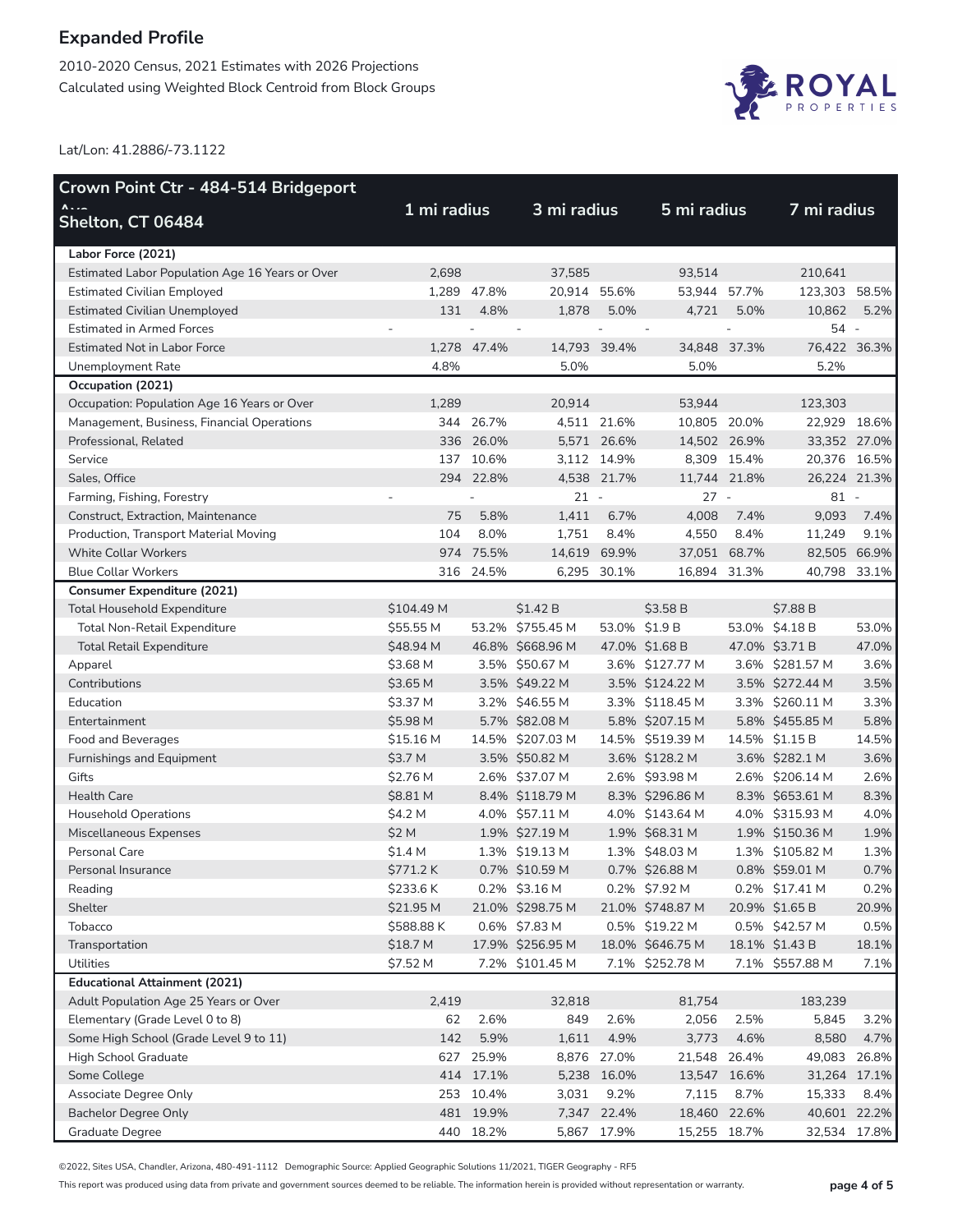2010-2020 Census, 2021 Estimates with 2026 Projections Calculated using Weighted Block Centroid from Block Groups



Lat/Lon: 41.2886/-73.1122

| Crown Point Ctr - 484-514 Bridgeport    |              |             |              |             |              |             |               |             |
|-----------------------------------------|--------------|-------------|--------------|-------------|--------------|-------------|---------------|-------------|
| <b>A</b><br>Shelton, CT 06484           | 1 mi radius  |             |              | 3 mi radius |              | 5 mi radius | 7 mi radius   |             |
| Units In Structure (2021)               |              |             |              |             |              |             |               |             |
| 1 Detached Unit                         |              | 671 54.3%   | 10,570 60.7% |             | 29,774 69.4% |             | 68,156 70.7%  |             |
| 1 Attached Unit                         | 323          | 26.1%       |              | 2,561 14.7% | 4,196        | 9.8%        | 7,509         | 7.8%        |
| 2 to 4 Units                            | 95           | 7.7%        |              | 2,505 14.4% |              | 5,898 13.8% | 11,669 12.1%  |             |
| 5 to 9 Units                            | 79           | 6.4%        | 862          | 5.0%        | 1,278        | 3.0%        | 3,102         | 3.2%        |
| 10 to 19 Units                          | 17           | 1.4%        | 271          | 1.6%        | 747          | 1.7%        | 2,516         | 2.6%        |
| 20 to 49 Units                          | 23           | 1.9%        | 537          | 3.1%        | 895          | 2.1%        | 2,535         | 2.6%        |
| 50 or More Units                        | 81           | 6.5%        | 929          | 5.3%        | 1,192        | 2.8%        | 3,087         | 3.2%        |
| Mobile Home or Trailer                  | 36           | 2.9%        | 257          | 1.5%        | 325          | 0.8%        | 566           | 0.6%        |
| <b>Other Structure</b>                  | 12           | 1.0%        | 42           | 0.2%        | 42 -         |             | 44 -          |             |
| Homes Built By Year (2021)              |              |             |              |             |              |             |               |             |
| Homes Built 2010 or later               | 43           | 3.5%        | 948          | 5.4%        | 1,572        | 3.7%        | 2,653         | 2.8%        |
| Homes Built 2000 to 2009                |              | 166 13.5%   | 1,344        | 7.7%        | 2,611        | 6.1%        | 5,576         | 5.8%        |
| Homes Built 1990 to 1999                |              | 166 13.5%   |              | 2,122 12.2% |              | 4,407 10.3% | 7,803         | 8.1%        |
| Homes Built 1980 to 1989                |              | 395 32.0%   |              | 3,208 18.4% |              | 5,562 13.0% | 10,946 11.4%  |             |
| Homes Built 1970 to 1979                |              | 128 10.4%   |              | 3,019 17.3% |              | 7,212 16.8% | 13,945 14.5%  |             |
| Homes Built 1960 to 1969                |              | 190 15.3%   |              | 2,417 13.9% |              | 6,935 16.2% | 14,680 15.2%  |             |
| Homes Built 1950 to 1959                | 86           | 7.0%        |              | 2,104 12.1% |              | 7,086 16.5% | 18,496 19.2%  |             |
| Homes Built Before 1949                 |              | 164 13.3%   |              | 3,372 19.4% |              | 8,962 20.9% | 25,084 26.0%  |             |
| Home Values (2021)                      |              |             |              |             |              |             |               |             |
| Home Values \$1,000,000 or More         | 37           | 3.6%        | 444          | 3.3%        | 840          | 2.4%        | 2,012         | 2.6%        |
| Home Values \$500,000 to \$999,999      | 118          | 11.4%       |              | 1,785 13.2% |              | 4,406 12.8% |               | 8,634 11.3% |
| Home Values \$400,000 to \$499,999      |              | 120 11.6%   |              | 1,824 13.5% |              | 5,485 16.0% | 10,784 14.1%  |             |
| Home Values \$300,000 to \$399,999      |              | 349 33.7%   |              | 3,973 29.4% |              | 9,800 28.5% | 20,334 26.6%  |             |
| Home Values \$200,000 to \$299,999      |              | 290 28.0%   |              | 3,547 26.2% |              | 8,839 25.7% | 21,528 28.2%  |             |
| Home Values \$150,000 to \$199,999      | 61           | 5.9%        | 1,039        | 7.7%        | 2,744        | 8.0%        | 6,612         | 8.7%        |
| Home Values \$100,000 to \$149,999      | 12           | 1.2%        | 506          | 3.7%        | 1,285        | 3.7%        | 2,943         | 3.9%        |
| Home Values \$70,000 to \$99,999        | 18           | 1.8%        | 179          | 1.3%        | 354          | 1.0%        | 944           | 1.2%        |
| Home Values \$50,000 to \$69,999        | $\mathbf{1}$ | 0.1%        | 66           | 0.5%        | 168          | 0.5%        | 818           | 1.1%        |
| Home Values \$25,000 to \$49,999        | 2            | 0.2%        | 48           | 0.4%        | 113          | 0.3%        | 931           | 1.2%        |
| Home Values Under \$25,000              | 24           | 2.3%        | 123          | 0.9%        | 303          | 0.9%        | 892           | 1.2%        |
| Owner-Occupied Median Home Value        | \$329,452    |             | \$330,334    |             | \$334,600    |             | \$317,688     |             |
| Renter-Occupied Median Rent             | \$1,347      |             | \$1,204      |             | \$1,117      |             | \$1,124       |             |
| Transportation To Work (2021)           |              |             |              |             |              |             |               |             |
| Drive to Work Alone                     |              | 1,005 78.0% | 16,979 81.2% |             | 44,079 81.7% |             | 100,315 81.4% |             |
| Drive to Work in Carpool                | 111          | 8.6%        | 1,704        | 8.1%        | 4,058        | 7.5%        | 9,324         | 7.6%        |
| Travel to Work by Public Transportation | 48           | 3.7%        | 730          | 3.5%        | 1,752        | 3.2%        | 5,078         | 4.1%        |
| Drive to Work on Motorcycle             |              |             |              |             | $2 -$        |             | $22 -$        |             |
| Walk or Bicycle to Work                 | $2^{\circ}$  | 0.2%        | 199          | 1.0%        | 731          | 1.4%        | 1,554         | 1.3%        |
| <b>Other Means</b>                      | 32           | 2.5%        | 163          | 0.8%        | 388          | 0.7%        | 745           | 0.6%        |
| Work at Home                            | 91           | 7.0%        | 1,139        | 5.4%        | 2,934        | 5.4%        | 6,264         | 5.1%        |
| Travel Time (2021)                      |              |             |              |             |              |             |               |             |
| Travel to Work in 14 Minutes or Less    |              | 375 29.1%   |              | 4,601 22.0% | 11,870 22.0% |             | 27,878 22.6%  |             |
| Travel to Work in 15 to 29 Minutes      |              | 377 29.2%   |              | 7,494 35.8% | 20,019 37.1% |             | 44,903 36.4%  |             |
| Travel to Work in 30 to 59 Minutes      |              | 224 17.4%   |              | 5,004 23.9% | 12,598 23.4% |             | 28,513 23.1%  |             |
| Travel to Work in 60 Minutes or More    | 223          | 17.3%       |              |             |              | 6,523 12.1% |               |             |
|                                         |              |             |              | 2,676 12.8% |              |             | 15,745 12.8%  |             |
| Average Minutes Travel to Work          | 19.9         |             | 23.8         |             | 22.9         |             | 22.9          |             |

©2022, Sites USA, Chandler, Arizona, 480-491-1112 Demographic Source: Applied Geographic Solutions 11/2021, TIGER Geography - RF5

This report was produced using data from private and government sources deemed to be reliable. The information herein is provided without representation or warranty. **page 5 of 5**